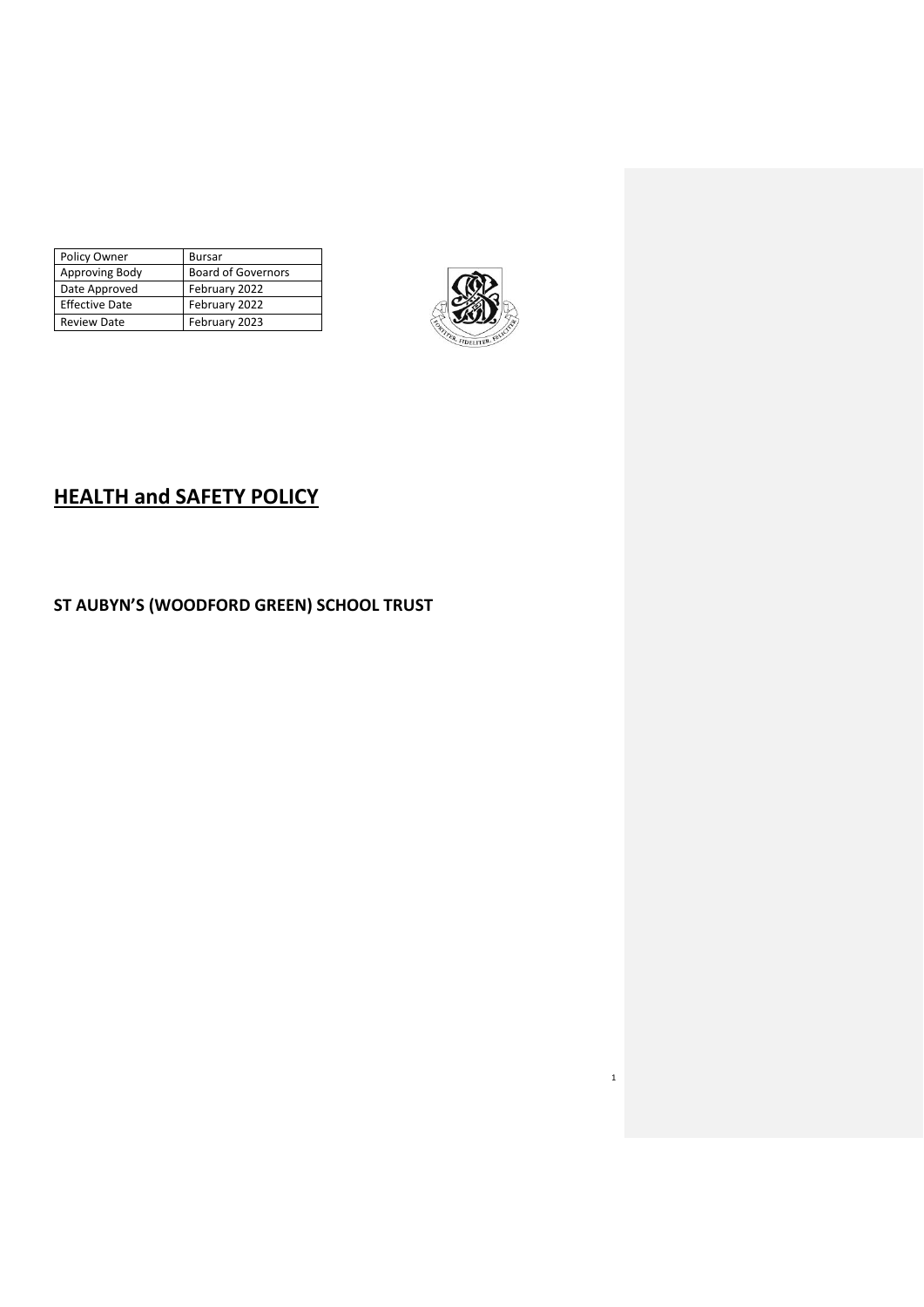#### **HEALTH and SAFETY POLICY STATEMENT**

- a) The Governors and Headmaster are fully aware of their responsibilities under The Health and Safety at Work Act l974 and other Health and Safety legislation relevant to the School's operation. In order to meet these responsibilities, they regard Health and Safety of paramount importance and give it the highest priority.
- b) The objective of the Health and Safety Policy is to minimise risks to Health and Safety of the staff and others affected by the School's activities, by identifying and then controlling hazards.
- c) The Headmaster, assisted by the Bursar will provide a positive lead in organising Health and Safety activities, using the best available knowledge and methods, as well as whatever resources are necessary to achieve the required standards.
- d) Accident prevention is essential for the smooth and efficient running of the School, requiring full co-operation between all concerned.
- e) Staff are under a legal obligation to co-operate fully in Health and Safety matters by ensuring that all areas are safe for themselves and others. They are also required to act in a safe way themselves, use protective equipment provided and as directed, follow the Health and Safety Rules, Regulations and Requirements and report any hazardous conditions to their Departmental Head, The Bursar or Headmaster.

Signed: *M Foster* Chairman of Governors Dated: February 2022

2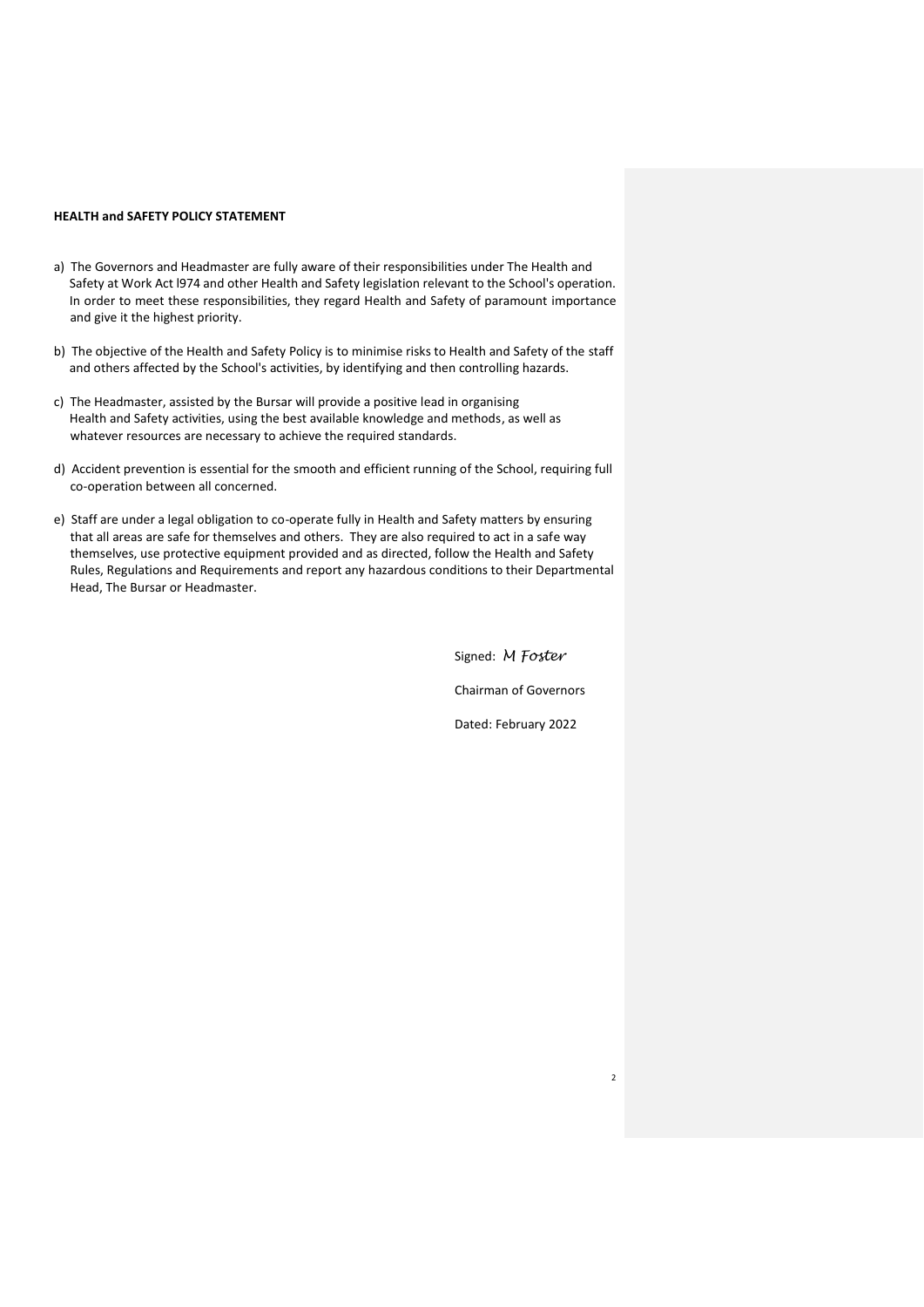#### **RESPONSIBILITIES**

## **1. GOVERNORS**

- a) Will ensure that there is an effective policy for Health and Safety within the School and will be responsible for ensuring the establishment and effectiveness of that programme.
- b) Will periodically discuss the effectiveness of the policy with the Headmaster and the Bursar and ensure that any necessary changes are made.
- c) Will ensure that adequate staff, funds, resources and training are provided to meet the requirements of the Health and Safety at Work Act l974 and subsequent Health and Safety legislation.
- d) Where appropriate, seek advice from a competent person to advise the School, then delegating tasks to suitable employees in order to assist the Board in carrying out its duties.

#### 2. **HEADMASTER**

a) Alongside the Governors, will ensure that there is an effective policy for Health and Safety within the School and will be directly responsible for the establishment and effectiveness of that programme.

- b) Will periodically appraise the effectiveness of the policy and ensure that any necessary changes are made.
- c) Will ensure that adequate staff, funds, resources and training are provided to meet the requirements of the Health and Safety at Work Act l974 and subsequent Health and Safety legislation.
- d) Will ensure that responsibilities are properly assigned and accepted at all levels.
- e) Will take a direct interest in the Health and Safety programme and support all persons carrying it out.
- f) With the Bursar, will ensure that all areas of the School are inspected from a Health and Safety perspective, once per term.
- g) Will review the Compliance and Health and Safety reports with the Bursar and take action where appropriate.
- h) Will ensure that all staff have adequate training for the tasks that they are required to perform.
- i) Will ensure that all staff have read and understood the Health and Safety Policy either in its entirety or the sections relevant to them.

3

j) Will be responsible for the implementation of an emergency plan.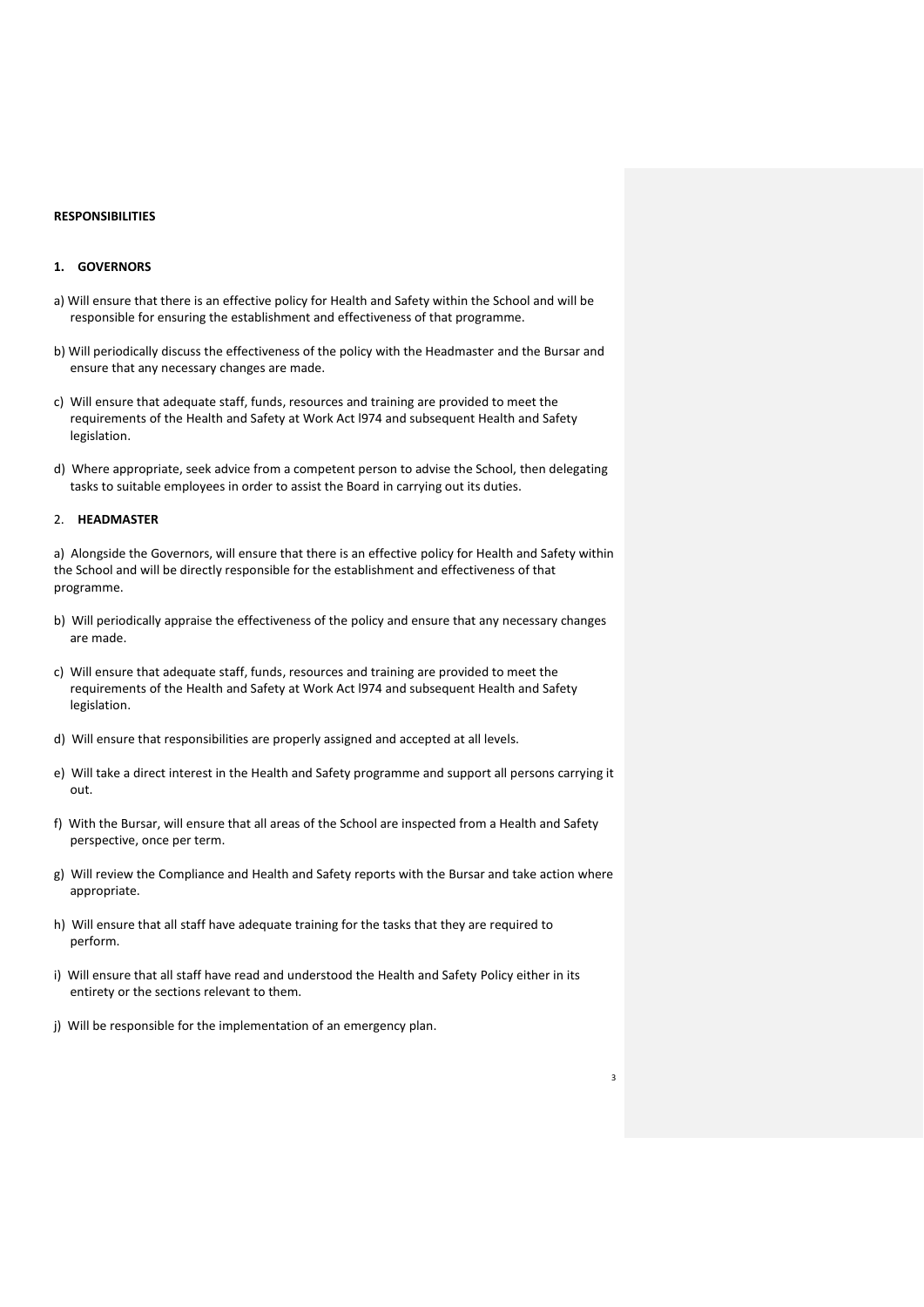#### 3. **The BURSAR**

- a) Will fully familiarise himself/herself with the Health and Safety Policy and the Statutory Instruments and regulations as issued from time to time and to ensure the school abides by the necessary Health and Safety regulations
- b) Will ensure that personnel working under his/her control have adequate training, have read and understood the Health and Safety Policy and have received induction training where appropriate.
- c) Will ensure, in conjunction with the Facilities Manager, that all new plant, buildings and equipment are inspected for potential hazards, as necessary.
- d) Will ensure that all plant and equipment, where appropriate, is maintained and/or tested regularly and that adequate records are kept.
- e) Will ensure, in conjunction with the Headmaster, that any hazardous or dangerous conditions or situations reported are remedied as soon as possible.
- f) Will ensure that any piece of plant or equipment found to be defective is immobilised until such time as a repair can be effected.
- g) Will be responsible for the control of contractors within the grounds, and will ensure that they are familiar with the Health and Safety Policy, and have the relevant insurance and checks in place.
- h) Will be responsible for ensuring that if a hot work permit is required, it is issued to the contractor and the obligations of the contractor will be discussed to ensure they are understood.
- i) Will, in conjunction with the Headmaster, ensure that all areas of the School are inspected, from Health and Safety perspective, once a term.
- j) Will, in conjunction with the Headmaster, review the Compliance and Health and Safety reports and take action where appropriate.
- k) Will ensure that the obligations for the reporting under 'Reporting of Injuries, Diseases and Dangerous Occurrences Regulations 2013' are complied with.

l) Will arrange external consultants as appropriate to advise on matters of Heath & Safety within the school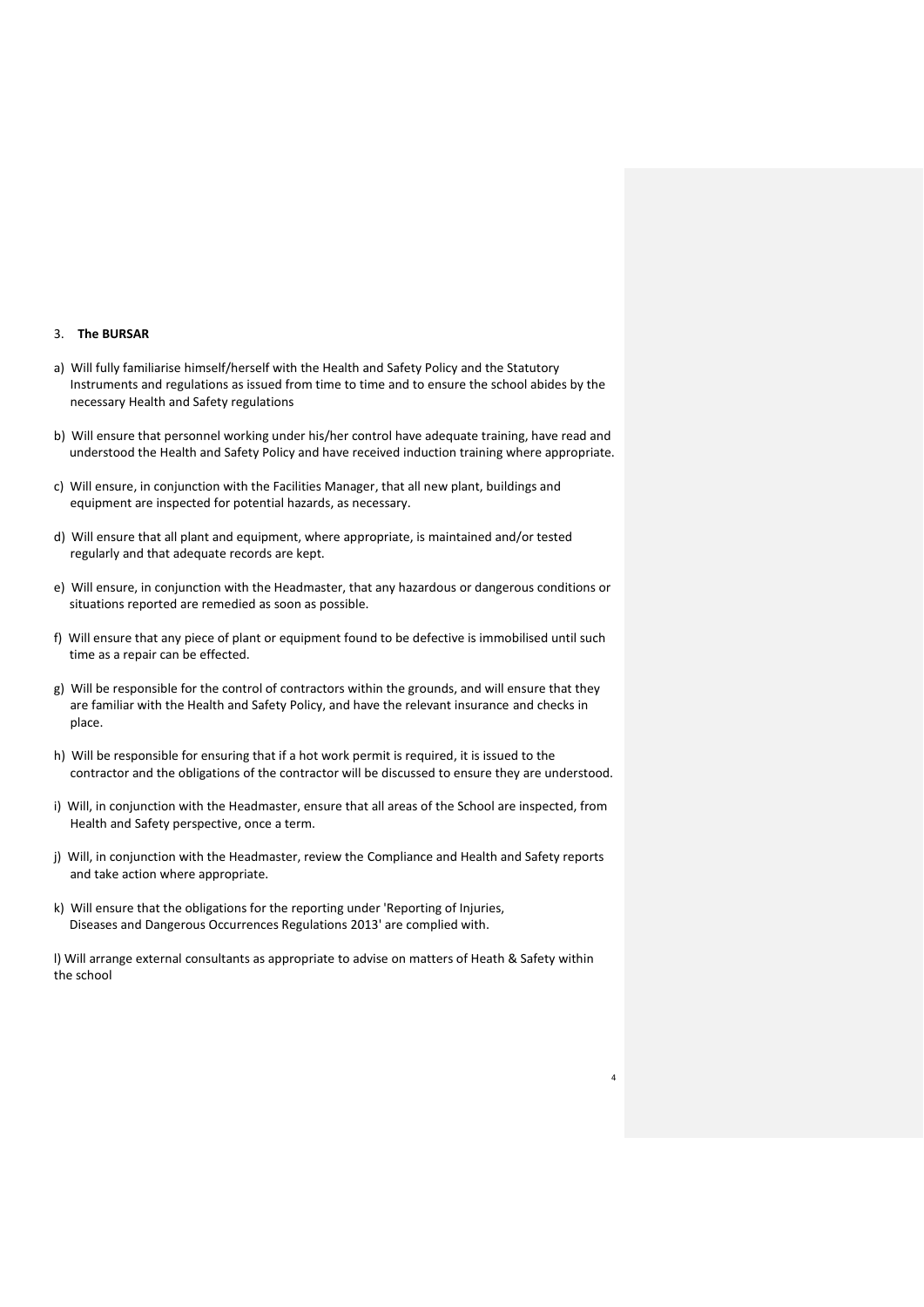#### 4. **HEADS OF DEPARTMENT (EARLY YEARS, PRE PREP, MIDDLE AND SENIOR)**

a) Will fully familiarise himself/herself with the Health and Safety Policy and the Statutory Instruments and Regulations as issued from time to time.

- c) Will ensure that all classrooms/work areas are safe before they are used by any person.
- d) Will ensure that all equipment is safe before it is used by any person.
- e) Will ensure that protective equipment, where appropriate, is used at all times.
- f) Will ensure that any hazardous or dangerous conditions or situations are reported to the Bursar or Headmaster without delay.
- g) Will ensure that all staff (including EYFS staff) have read and understood the Health and Safety Policy either in its entirety or the sections relevant to them.
- h) Will ensure that all departments are safe and secure for all pupils.
- i) Will endeavour to ensure the Health, Safety and Welfare for all persons within their control at all times.
- j) Will be responsible for the completion of risk assessments for their department.

## 5. **HEADS OF SUBJECT**

The Heads of Subject, under the direction of the Heads of Department/SMT will ensure, so far as is reasonably practicable, the health and safety of those affected by activities under their control. They are responsible for maintaining up-to-date risk assessments for areas under their control. Specific risk assessment requirements are:

- Science (including harmful substances and flammable materials) Head of Science
- Sports activities Director of Sport
- Drama Drama Teacher
- Art and DT (including harmful substances and flammable materials) Head of Art/DT
- Music Head of Music
- Trips and visits Deputy Head (Admin)
- Food Tech (Head of Art/DT)
- Ammunition and firearms Combined Cadet Force Commanding Officer

They will also be responsible for identifying, organising (and maintaining records) of training that is relevant to their area of control.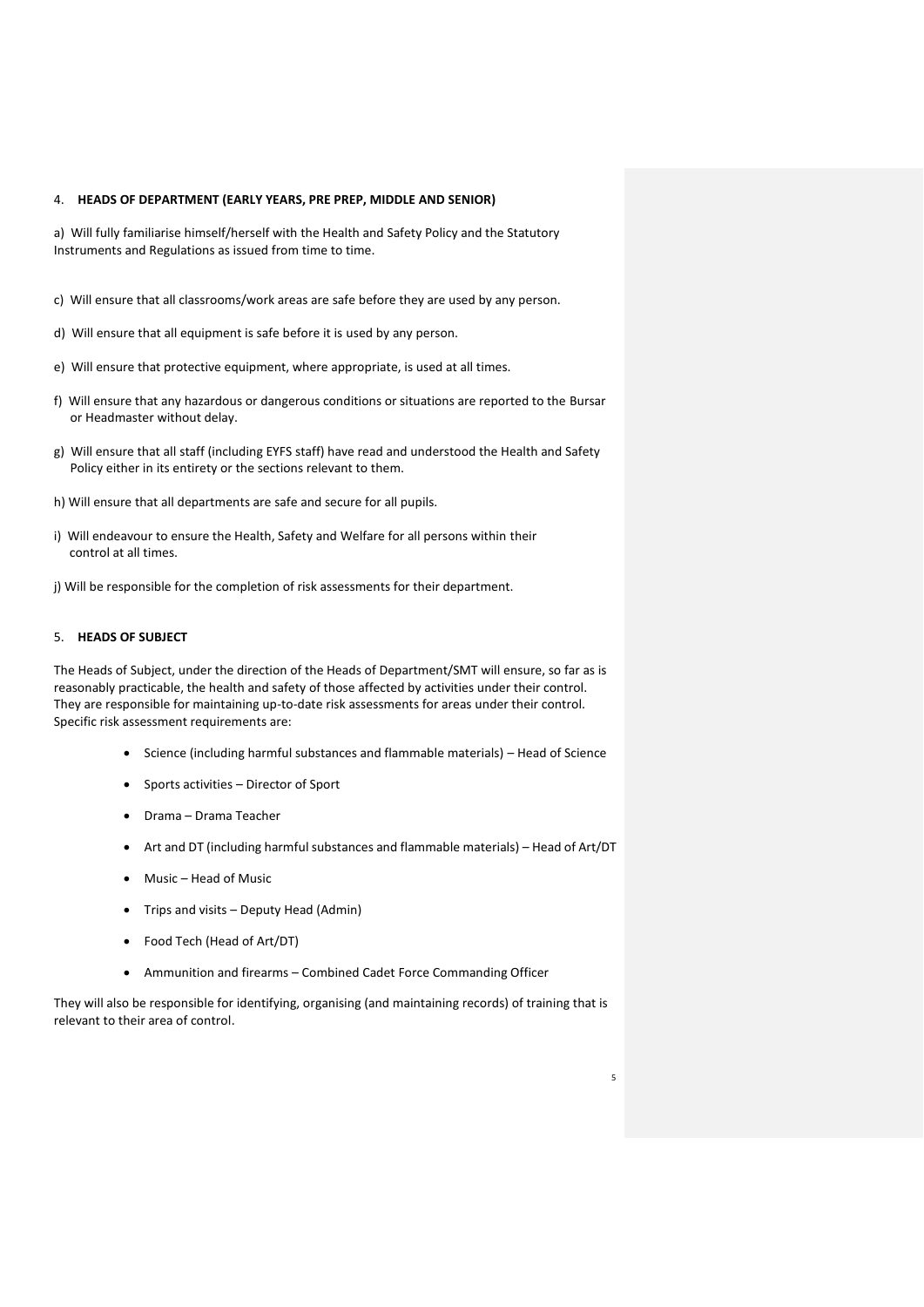- e) Will ensure that protective equipment, where appropriate, is used at all times.
- f) Will ensure that any hazardous or dangerous conditions or situations are reported to the Bursar or Headmaster without delay.
- g) Will endeavour to ensure the Health, Safety and Welfare for all persons within their control at all times.
- h) Will familiarise themselves with First Aid and Fire procedures.

## 6. **TEACHING STAFF**

- a) Will fully familiarise themselves with the Health and Safety Policy and the Statutory Instruments and Regulations as issued from time to time.
- b) Will ensure that all safe methods and procedures, where appropriate, are followed at all times.
- c) Will ensure that all classroom/work areas are safe before they are used by any person.
- d) Will ensure that all equipment is safe before it is used by any person.
- e) Will ensure that protective equipment, where appropriate, is used at all times.
- f) Will ensure that any hazardous or dangerous conditions or situations are reported to the Departmental Head, Bursar or Headmaster without delay.
- g) Will endeavour to ensure the Health, Safety and Welfare for all persons within their control at all times.
- h) Will not take any personal medication into the EYFS setting. Prescription medication for EYFS staff can be held securely by the School nurse.
- i) Will familiarise themselves with First Aid and Fire procedures.

## 7. **ALL OTHER STAFF**

- a) Will make themselves familiar with the Health and Safety Policy, especially the sections relevant to themselves.
- b) Will observe Health and Safety Rules at all times.
- c) Will conform to all advice given by the Bursar and instructions of others with a responsibility for Health and Safety.
- d) Will report all accidents, damage, hazardous or dangerous conditions or situations to their Departmental Head, Bursar or Headmaster without delay.
- e) Will wear appropriate personal protective clothing, safety equipment and use appropriate safety devices as appropriate.
- f) Will ensure that working areas are kept clean and safe.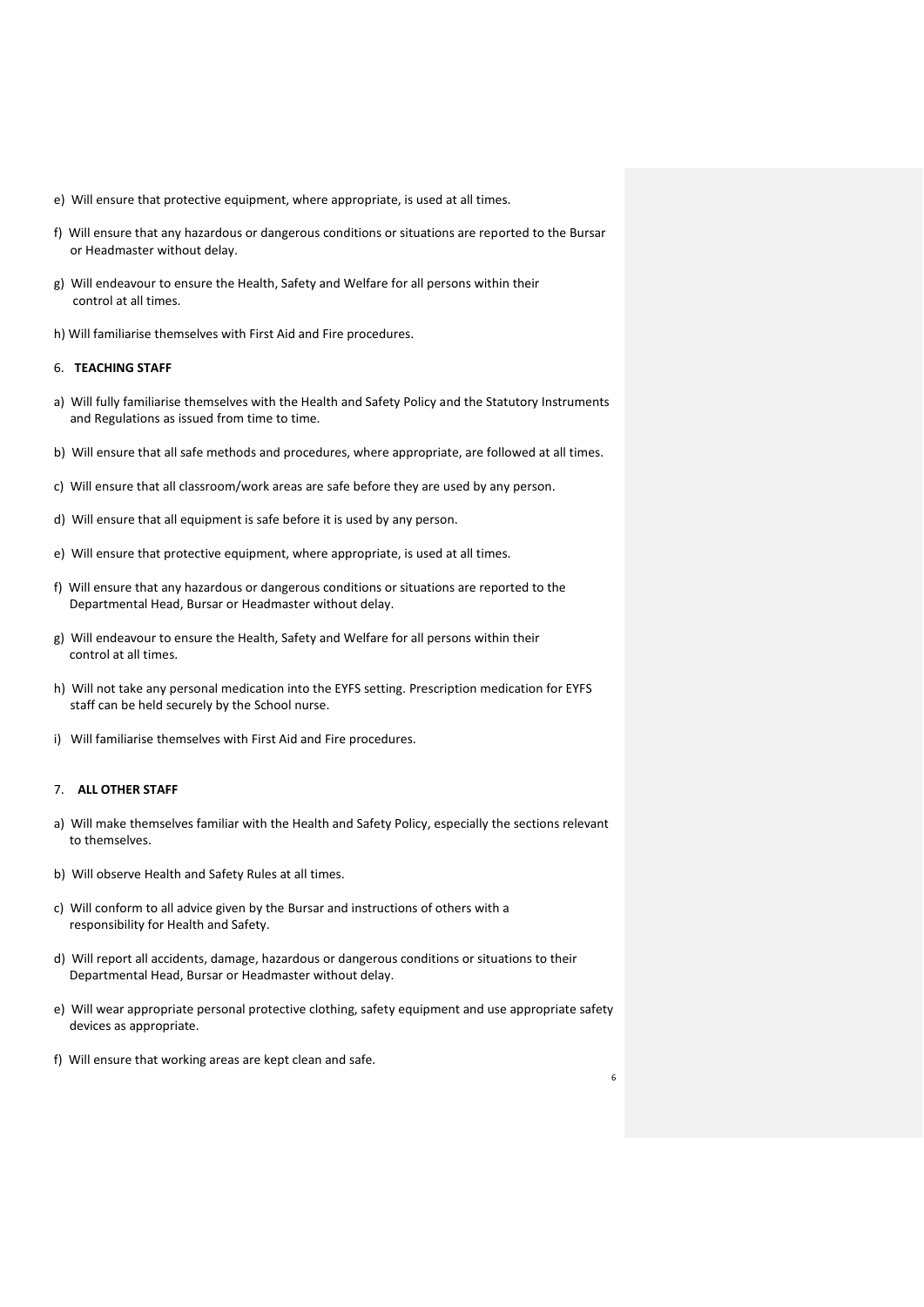- g) Will inspect all equipment and plant before use to establish that it is safe to use.
- h) Will familiarise themselves with First Aid and Fire procedures.
- i) Will look after all Health and Safety Equipment properly and report any defects immediately.
- j) Will not take any personal medication into the EYFS setting. Prescription medication for EYFS staff can be held securely by the School nurse

## 8. **ALL OTHER PERSONS ON THE SCHOOL PROPERTY**

- a) Will observe the Health and Safety Rules and the instructions given by persons enforcing the Health and Safety Policy.
- b) Will not work on the premises until the relevant rules are read, understood and accepted.
- c) Will not work on the premises until covered by insurance against risk.

#### **Facilities Manager, Caretaker and Groundsman**

The Facilities Manager/Caretaker/ Head Groundsman will assist the Bursar with the implementation of the following:

- Building security.
- Prevention of unsupervised access by pupils to potentially dangerous areas (in cooperation with others as appropriate).
- Registration and control of visitors and management of contractors.
- Site traffic movements.
- Maintenance of School vehicles.
- Testing arrangements, maintenance and records, including fire, electrical, gas, equipment, water quality, asbestos, lifts

7

- Good standards of housekeeping, including drains, gutters etc.
- Control of hazardous substances for grounds maintenance activities.

#### **METHODS and PROCEDURES**

**SAFE SYSTEMS**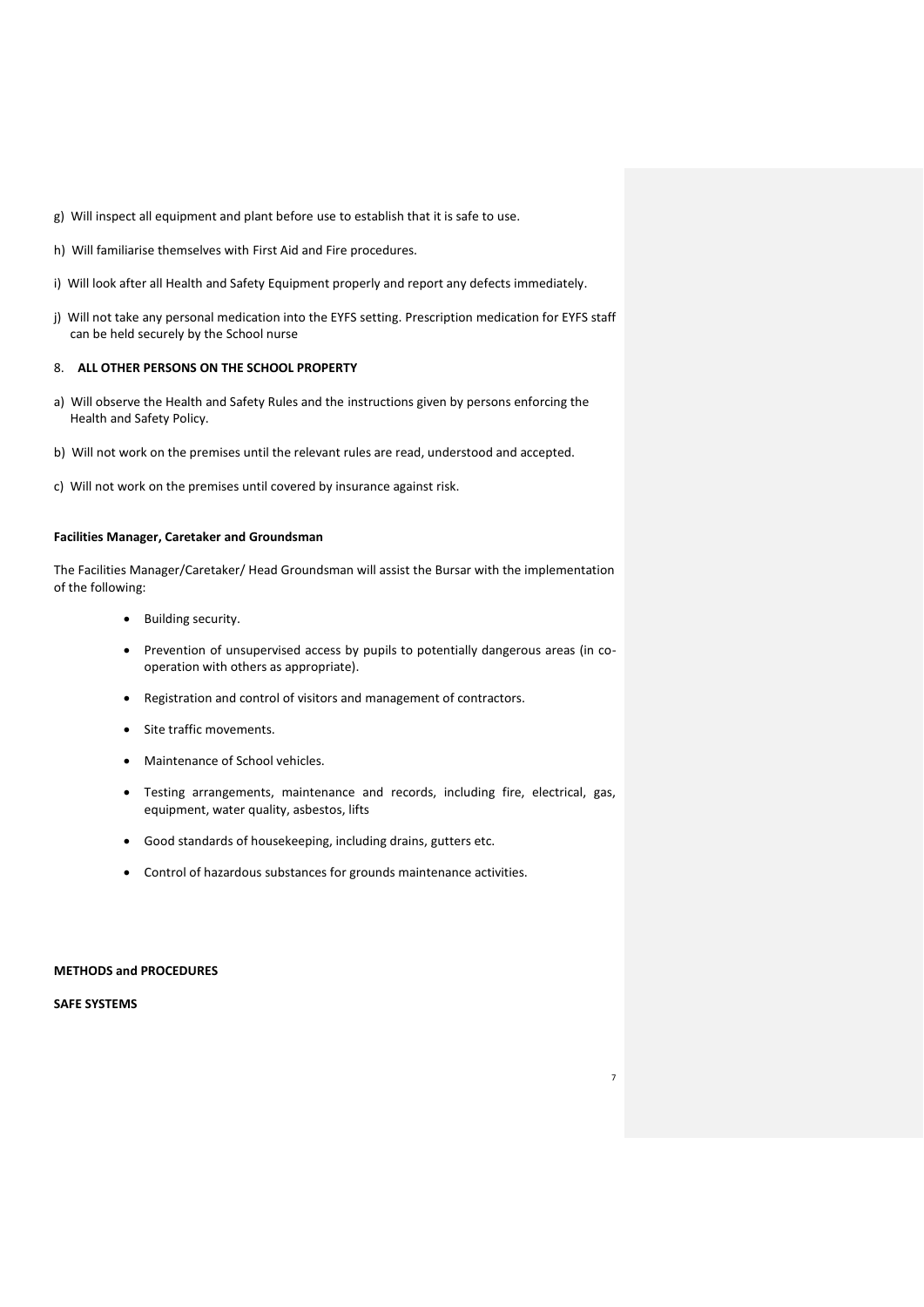Heads of Department have devised safe systems, where appropriate, for their departments. The aim of these systems is to minimise the risk of accident or injury to both pupils and staff when working in their particular department.

The systems will have taken into account the following principles as far as reasonably practicable:-

- a) The layout of the work and the use of the working areas will allow safe access to and egress from the areas involved.
- b) Analysis of the tasks involved, including safety analysis and the provision of clear instruction.
- c) Where appropriate, details of the correct sequence of operations involved.
- d) Identification of safe procedures, both routine and emergency.
- e) Written procedures for the operation of potentially hazardous machinery or for the use of potentially hazardous materials.

## **RISK ASSESSMENTS Please refer to the separate policy**

## **PLAYGROUND SAFETY**

School staff have a duty rota to ensure that adequate supervision is available at all times. Staff ensure that pupils have a satisfactory amount of freedom in the playground, commensurate with enjoying a healthy and safe environment.

If Duty Staff identify an area of the School grounds that has become unsafe, they designate it 'out of bounds', report it and ensure that it is not used until it is declared safe, following remedial work.

#### **SPORT - GENERAL**

The School has sports procedures in place which are reviewed by the Deputy Head (Admin) with the Head of Sports periodically and/or when necessary changes are needed. This, in conjunction with schemes of work and risk assessments, ensures that sport activities are organised and controlled correctly.

It is fully expected that all pupils attend Games and PE lessons if they are school.

Pupils who do not bring a note to school stating a reason why they should not participate, will be expected to take part in the sport. The only exception to this will be in situations where injury or illness has occurred during the day and the school nurse has confirmed the pupil is unfit to take part. If a pupil attends school citing injury with a note preventing them from participating in PE and Games activity, a risk assessment by our school nurses will be carried out with the involvement of the parent.

The School employs coaches for some sports, on a part time basis, and always ensures that they are fully qualified in their particular discipline and that they pass all safeguarding checks, before engaging them.

| <b>Commented [MF1]:</b> Training is covered in the various sections<br>above |
|------------------------------------------------------------------------------|
| <b>Commented [MF2]:</b> There is a separate risk assessment policy           |

8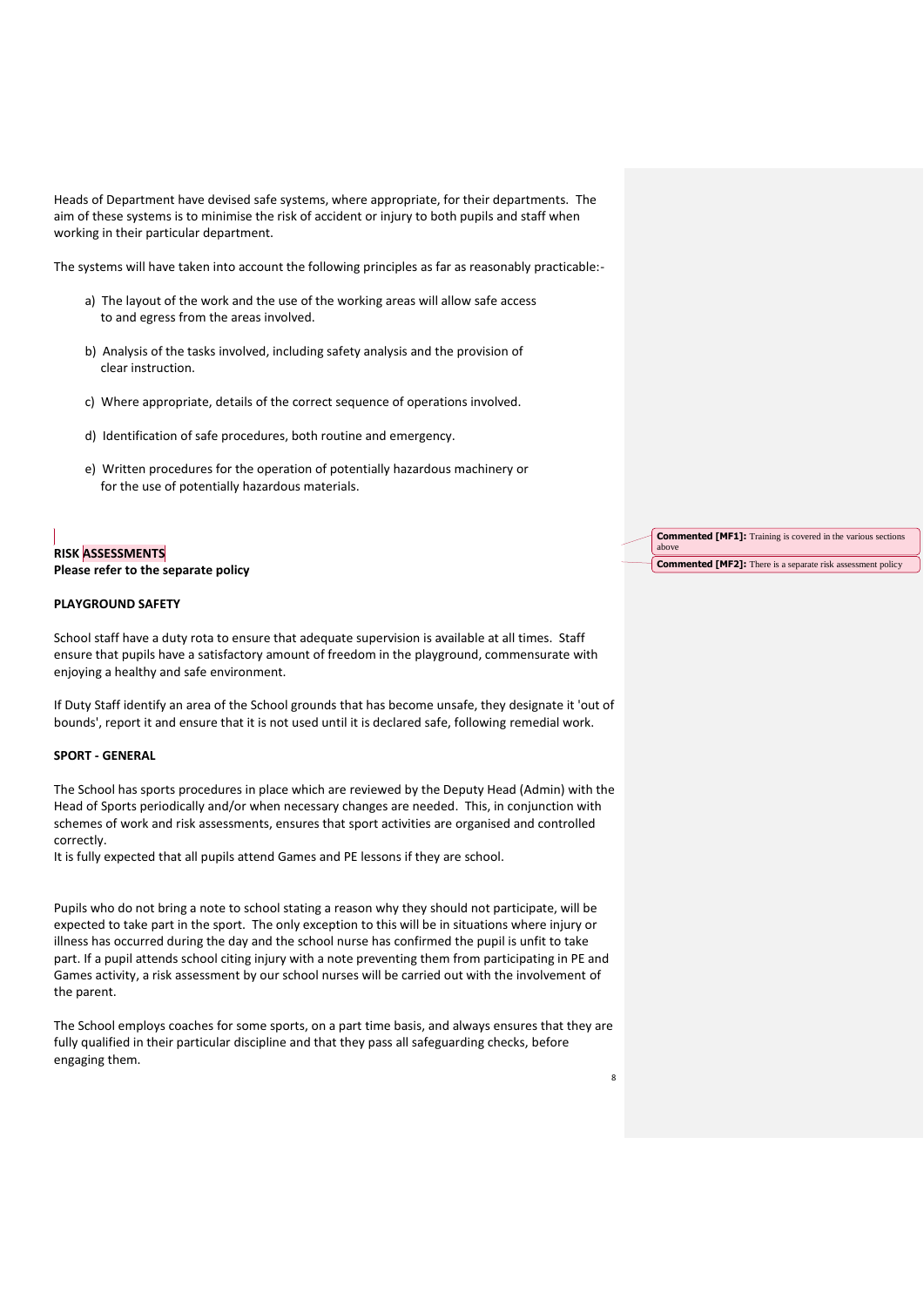There is a recommendation by the IAPS that all pupils wear gum shields while playing rugby and hockey and the School requires that all pupils comply with this. For other sports the relevant protective equipment must be worn.

The School follows the guidance from the ECB concerning the wearing of protective helmets for cricket.

## **SPORTS HALL**

The Sports Hall is used by the School and others to whom it is let.

Use by others is covered by Risk Assessment carried out by the organisation using the Hall.

School pupils are not permitted into the Hall without direct supervision.

#### EQUIPMENT

All equipment in the Sports Hall is checked regularly to ensure that it is safe to use. Whenever there is doubt about equipment, it is not used until such time as it has been repaired or replaced.

#### **FIRE**

A full fire procedure is in place and fire drills are carried out each term and the details are recorded.

A Fire Risk Assessment is carried out for the School on an annual basis.

#### **OFF SITE ACTIVITIES - Field Trips, Visits etc. see separate policy**

**SUPERVISION – see separate policy**

**FIRST AID and MEDICINE CONTROL – please see separate policies**

## **CONTROL OF VEHICLES**

The School regards Vehicle Control as a vital part of control over its activities on the site.

Warning signs and sleeping policemen ramps are employed to control the speed of vehicles in the grounds.

The following rules must be observed at all times:

- a) Speed must be kept to a minimum
- b) Care to be exercised always as children may be crossing roadways

9

c) Parking only to be carried out in designated areas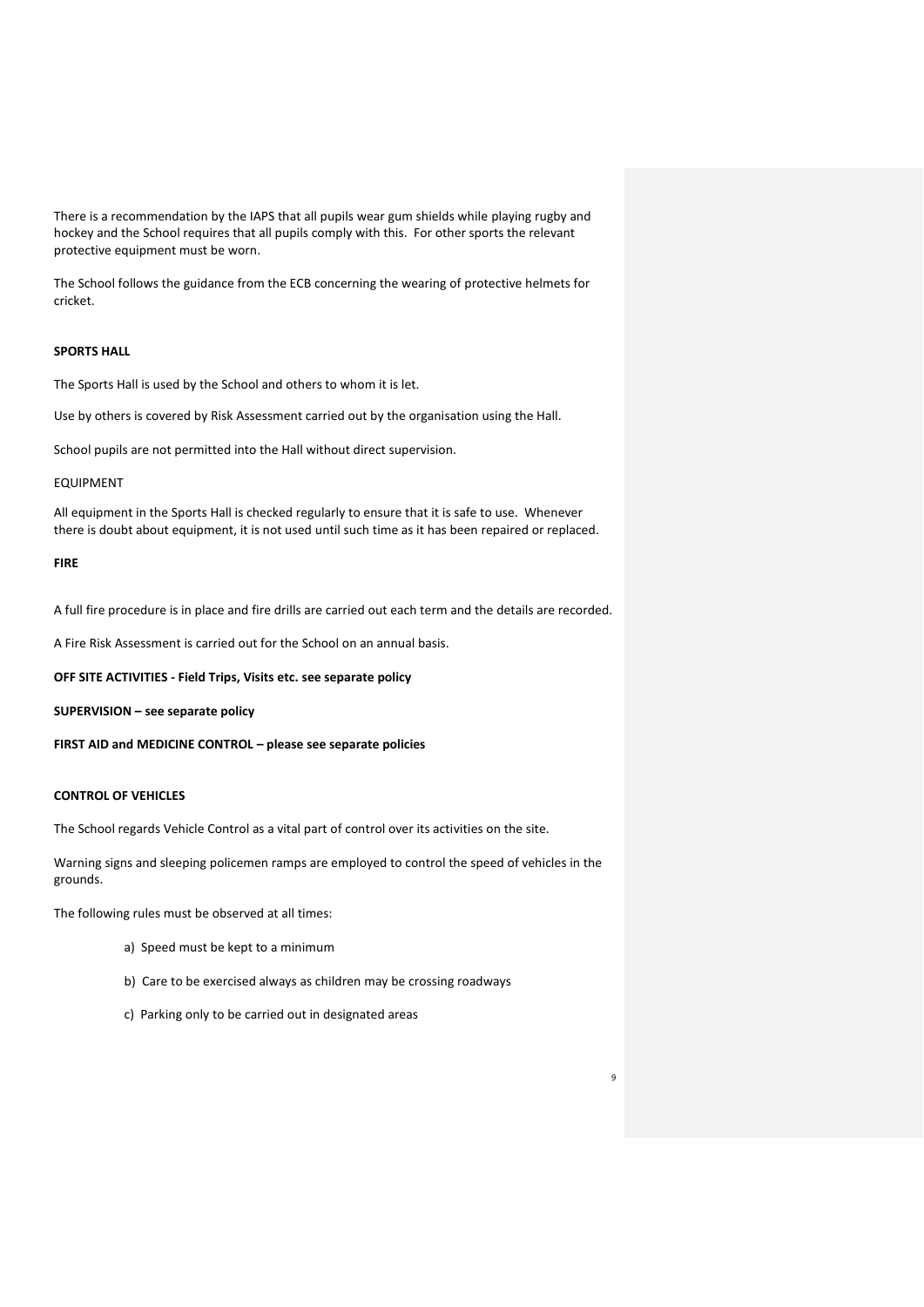d) Movement of drivable mower units around the site is kept to a minimum and must not take place during playtimes. Whenever a member of the maintenance team is required to drive through playgrounds or across pathways, the mower must be preceded by another member of staff walking in front as a lookout.

## **SECURITY OF THE SITE**

The School has taken all reasonable steps to prevent unauthorised entry to its premises. Gates are fitted to the main entrance and these are controlled by a Gatekeeper from 8am to 6pm. A vehicular access gate is in operation and controlled by keypad entry and intercom to the main office.

Other entrances to the School are shut during school hours and buildings are fitted with either keypad type locks or a card entry system to ensure safety.

Intruder alarms are fitted to all buildings.

## **MACHINERY and PLANT**

Maintenance on all the School Equipment is carried out on a regular basis to ensure that the School complies with its obligations under section 2(2)(a) of the Health and Safety at Work Act l974. The Inspections and Checks are carried out as follows:

- 1) Inspection of grounds and mechanical equipment by ground & garden staff, maintenance staff and teaching staff before use.
- 2) Weekly checks of fire alarm system under contract.
- 3) Monthly checks of emergency lighting.
- 4) Checks on platform lifts as required.
- 5) Annual tests on portable electrical appliances.
- 6) Annual service of fire extinguishers.
- 7) Annual service of gas appliances.
- 8) Annual service of gym equipment & climbing frames
- 9) Annual servicing of boiler plant and associated equipment.
- 10) Annual service of all air conditioning equipment.
- 11) Maintenance of catering equipment under contract.
- 12) Maintenance of grounds equipment as required.
- 13) Five yearly checks on fixed wiring installations.
- 14) Hydraulic gates checked annually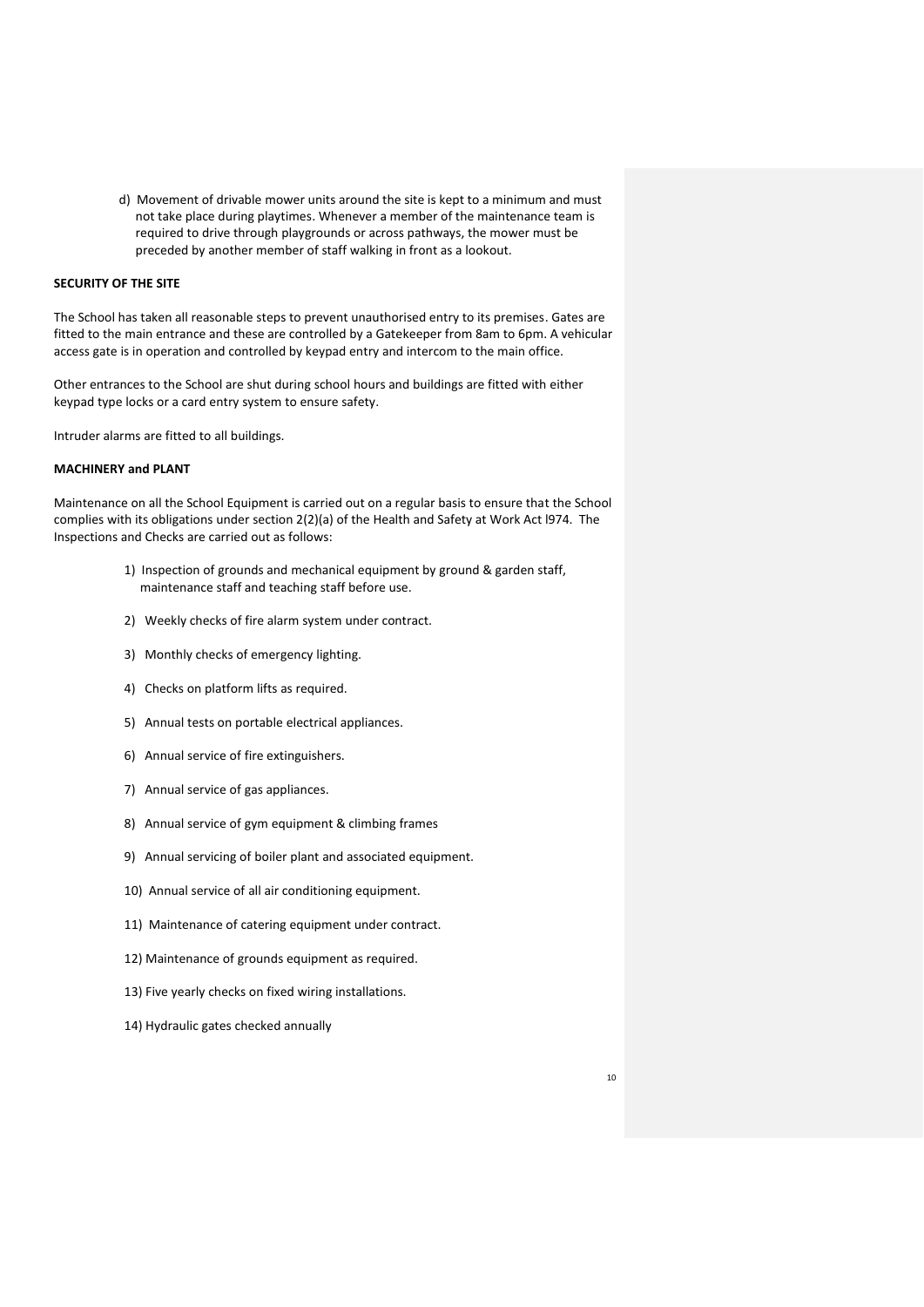#### **ENVIRONMENTAL CONTROL**

## CLASSROOMS and GENERAL AREAS

Conditions in these areas are monitored by the staff working in that area to ensure/monitor that temperature, ventilation and lighting are adequate for the purpose to which the areas are put. The School endeavours to ensure that all areas are in line with the most up to date requirements in the educational Sector.

#### ART & DT ROOM, FOOD TECHNOLOGY and SCIENCE LABORATOY

Conditions in these areas are monitored to ensure that they do not become contaminated when using substances that may be controlled under the Control of Substances Hazardous to Health Regulations 2002. The School is mindful of the potential requirement to have local exhaust ventilation as required and keeps this under constant review.

#### SPORTS HALL

Conditions are monitored to ensure that the optimum ambient temperature is maintained for sporting activities.

#### **NOISE**

The School regards noise as an important issue and takes the following action in order to minimise its effect.

- 1) Installations and equipment are looked at carefully to establish whether reductions in noise levels can be made by isolation, damping, absorption and insulation.
- 2) Where it is not possible or practical to control by the methods in 1), hearing protectors will be used.
- 3) Where applicable, noise meters will be used to monitor the noise situation and should action be required in order to comply with the requirements of the Control of Noise at Work Regulations 2005, steps will be taken to implement this.

Noise assessments will be carried out by the Facilities Manager with assistance from other personnel as appropriate. If it is found that there is a particularly severe problem, noise specialists will be called in to do an in-depth survey and propose remedies to counteract the problem.

#### **VIBRATION**

The School is aware of its responsibilities under the Control of Vibration at Work Regulations 2005 and takes the following action to minimise the effect of vibration on employees:

- 1) Equipment is selected carefully to ensure that the vibration level is as low as possible.
- 2) Vibration levels will be established by reference to manufacturers' published data or by comparison with similar machinery.
- 3) Exposure time by employees will be monitored and should enable an assessment to be made to establish whether or not vibration exposure is satisfactory.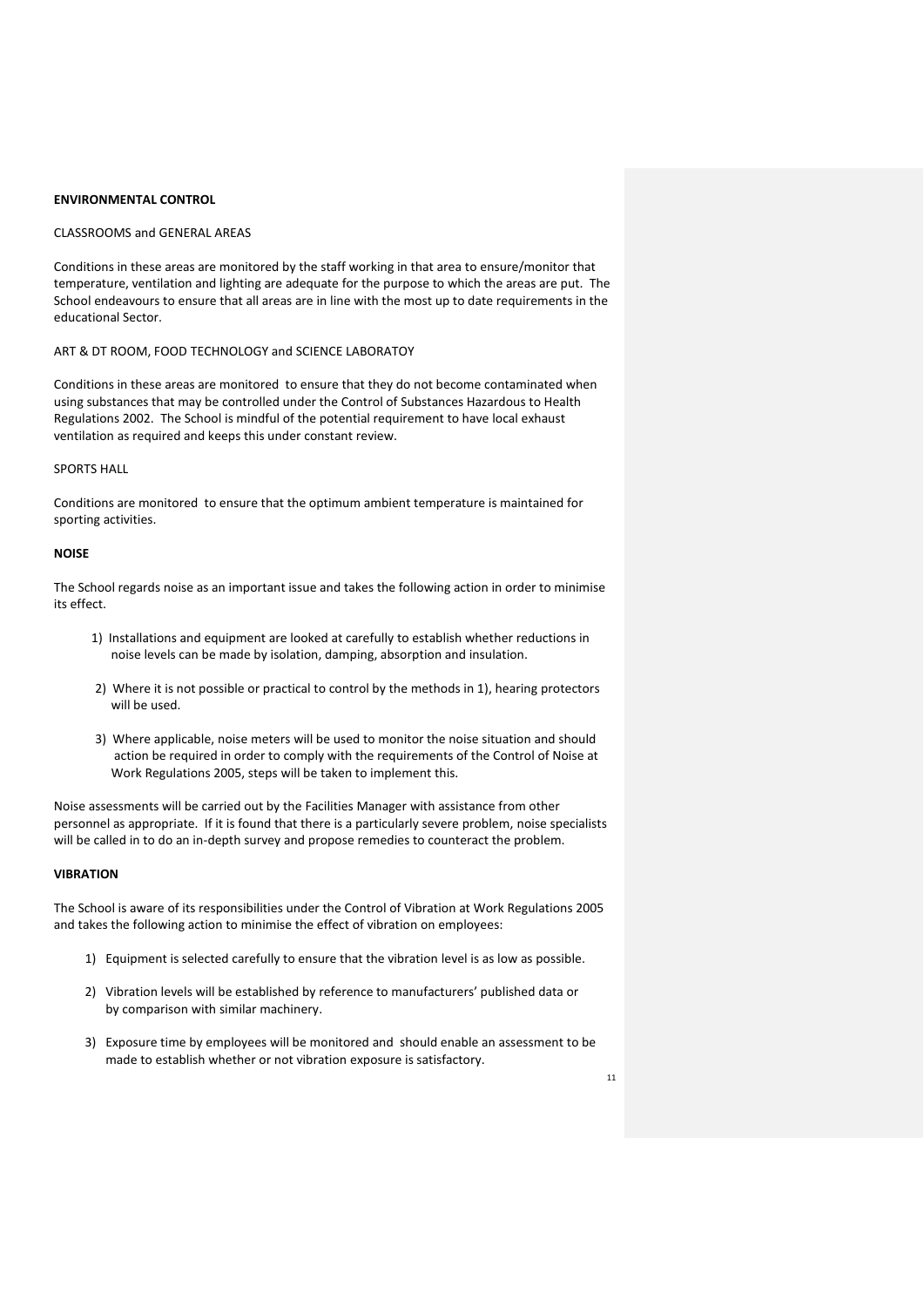## **REPORTING PROCEDURES - Accidents and Near Misses**

The procedures in use are in line with the Reporting of Injuries, Diseases and Dangerous Occurrences Regulations as follows:

#### **a) Notification to the Health and Safety Executive by the HSE Approved Method if the following occurs:**

- 1) Fatal Injury to Staff, Pupils or Any Other People in an accident on the premises.
- 2) Major Injury to Staff, Pupils or Any Other People in an accident on the premises - The Major Injury as listed in the Regulations.
- 3) Dangerous Occurrences as listed in the Regulations.
- 4) In addition, any incidences occurring listed above will be reported to the school's Risk and Compliance Committee.

#### **b) Reporting**

- 1) A report will be sent to the Health and Safety Executive by the School nurse of any notifiable incident covered by 1) 2) and 3) above.
- 2) A report will be sent to the Health and Safety Executive for any other injury which results in staff being absent from, or unable to do their normal work for more than seven days.
- 3) A report will be sent to the Health and Safety Executive in the case of ill health listed in the Regulations.
- Note: When reporting of accidents to pupils, the HSE guidance Education Sheet No 1 will be used to establish whether the accident is reportable or not, as the reporting criteria are different for pupils and employees.

#### **c) Reporting Arrangements**

Reporting to the HSE will be carried out electronically on the HSE's approved electronic reporting arrangements.

#### **d) Record Keeping**

A record will be kept of any injury, occurrence or disease requiring report as follows:

TIME : DATE : PLACE : PEOPLE INVOLVED : DESCRIPTION OF EVENT

Please also refer to our First Aid Policy.

#### **PERSONAL PROTECTIVE EQUIPMENT**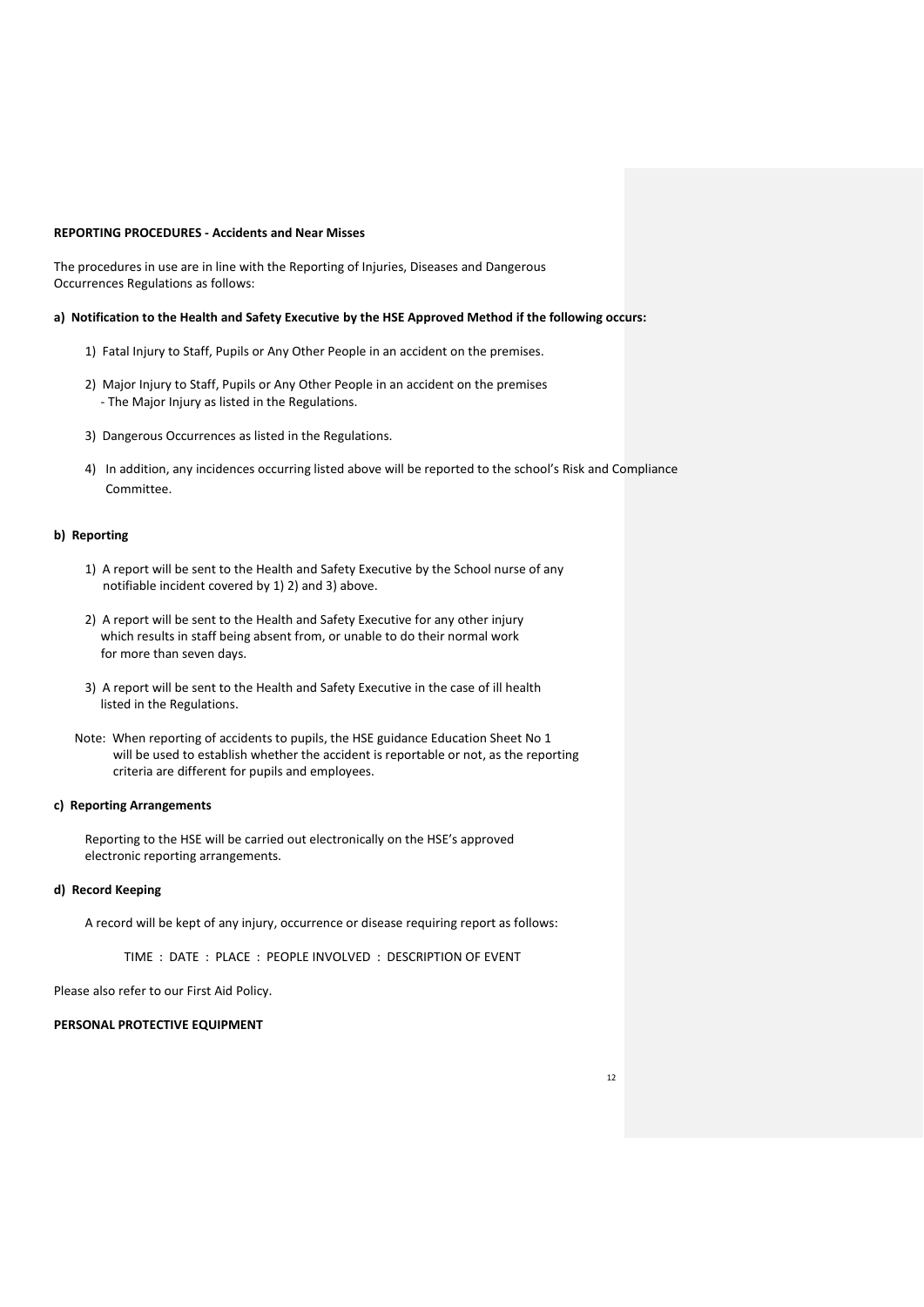There are certain activities where hazards cannot be eliminated by other means and PPE is the only method of controlling the risk. Under the Personal Protective Equipment at Work Regulations l992 the following procedure will apply by the School:

- a) Provide suitable PPE
- b) Assess present PPE
- c) Maintain PPE
- d) Provide accommodation for PPE
- e) Ensure PPE is compatible
- f) Replace PPE where lost or damaged
- g) Ensure PPE is used properly through instruction and training of staff

Under the same Regulations, staff will:

- a) Use the PPE correctly
- b) Always wear PPE
- a) Report any loss or defect

## **HAZARDOUS SUBSTANCES**

Where substances are used that may be controlled under specific regulations e.g. Control of Substances Hazardous to Health (COSHH) the procedures are as follows:

- a) Listing of Substances being used to establish whether they come under COSHH Regulations.
- b) Carry out COSHH Assessment having regard to the following points:
	- 1) Prevention or Control ideally prevention by substitution of a non controlled substance, but if not possible control.
	- 2) Control measures to be adopted.
	- 3) Maintenance of the control measures.
	- 4) Monitor the situation to establish that the measures are effective.
	- 5) Undertake health surveillance where relevant.
	- 6) Carry out instruction and training to ensure the following are understood:

Use of the substances, their handling, storage and disposal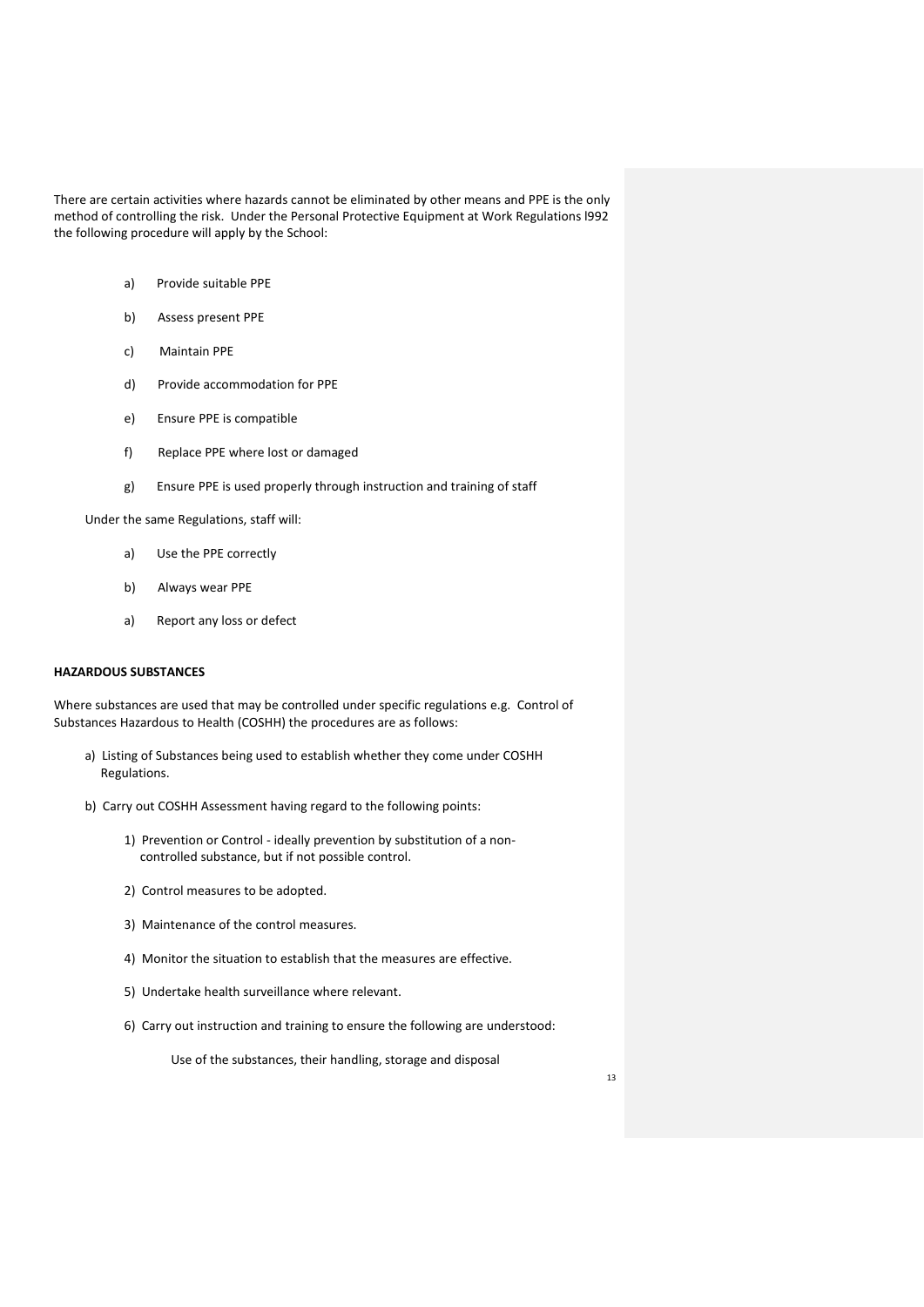Emergency Procedures

Methods of Control

Use of Personal Protective Equipment

c) Record all information on relevant assessment form.

This type of assessment would be carried out by the Bursar, with assistance from other personnel as required.

#### **DISPLAY SCREEN EQUIPMENT**

The School, in line with The Display Screen Equipment Regulations l992 (amended 2002) carries out the following procedures where equipment is used that comes under the regulations:

- a) Assess the operator of the Display Screen Equipment to establish if the operator is classified as a 'user' under the regulations.
- b) Where there is a 'user', carry out an analysis of the work station to assess risks to health and safety - work station includes display screen equipment, ancillaries, chairs, desks and immediate surrounding environment.
- c) Implement any requirements established in b).
- d) Plan or adjust activities of the 'user' to ensure that work is interrupted by breaks or changes of activity. The recommendations are that there should be a maximum usage of 50 minutes in every hour.
- e) Provide eye and eyesight tests for the 'user' or any person about to become a user.
- f) Train the user or any person about to become a 'user' on the health and safety aspects concerned with the use of the work station.

#### **MANUAL HANDLING**

The School is aware of its obligations under The Manual Handling Operations Regulations 1992 (amended 2007) and where there is a possibility of injury being caused the following action will be taken in line with the Regulations:

- a) Manual handling activities involving risk, so far as reasonably practicable, will be eliminated or moved by a mechanised process.
- b) Where activities involving risk cannot be avoided they will be subject to an assessment.
- c) The risk of injury will be reduced as far as reasonably possible: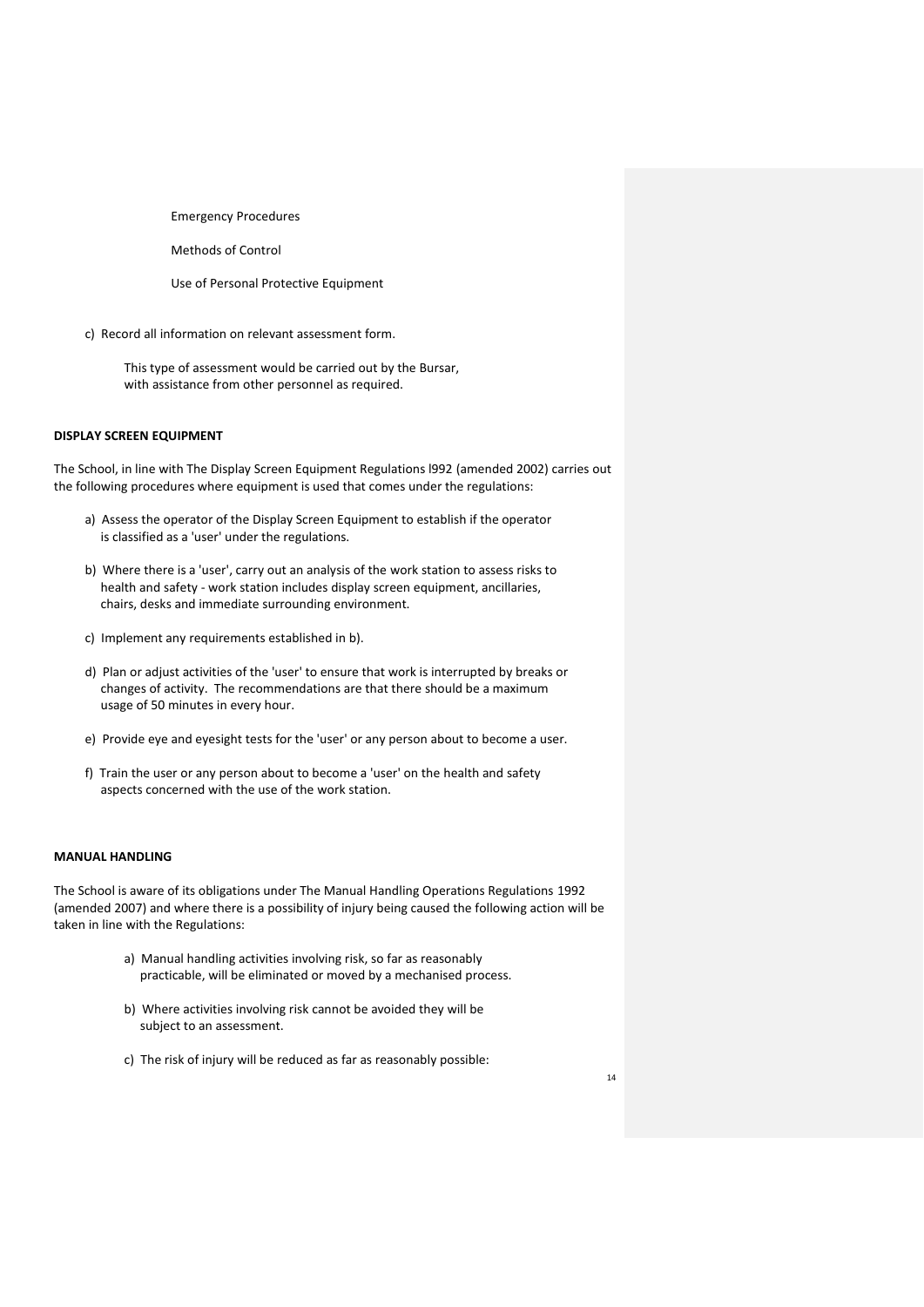- assistance from other personnel
- use of sack barrows or other similar equipment etc.

All personnel are required to exercise discretion when lifting any object. The initial responsibility for assessing any manual handling implications rests with the person lifting the object.

Appropriate training will be provided for members of the maintenance team and any other staff who regularly move bulky or heavy items.

## **WORK AT HEIGHT**

The School is aware of the requirement to control work at height in order to comply with the requirements of The Work at Height Regulations 2005 (2).

The regulations apply to all Work at Height where there is a risk of a fall that may cause injury and there is no minimum height at which they become effective.

They apply to all access equipment which covers ladders and stepladders, as well as more advanced equipment such as scaffolding and mobile access equipment.

In order to ensure that the School complies with these regulations, the following will be taken into account:

Work at Height will be properly planned and organised.

Those involved in Work at Height will be properly trained and competent.

A risk assessment will be carried out to establish the correct access equipment.

Equipment for Work at Height will be properly inspected and maintained.

In addition, risks due to work on or near fragile surfaces will be properly controlled.

The School will further comply with the Work at Height Regulations by taking account of the following:

Avoiding work at height if reasonable to do so.

Using work equipment or other measures to prevent falls where work at height cannot be avoided.

Where the risk of a fall cannot be eliminated, using work equipment or other measures to minimise the distance and consequences of a fall.

Appropriate training will be provided for members of the maintenance team who are expected to work at height.

#### **CONTROL of CONTRACTORS**

The School is aware of its obligations under The Health and Safety at Work Act l974 in so far as it applies to contractors on the School Premises.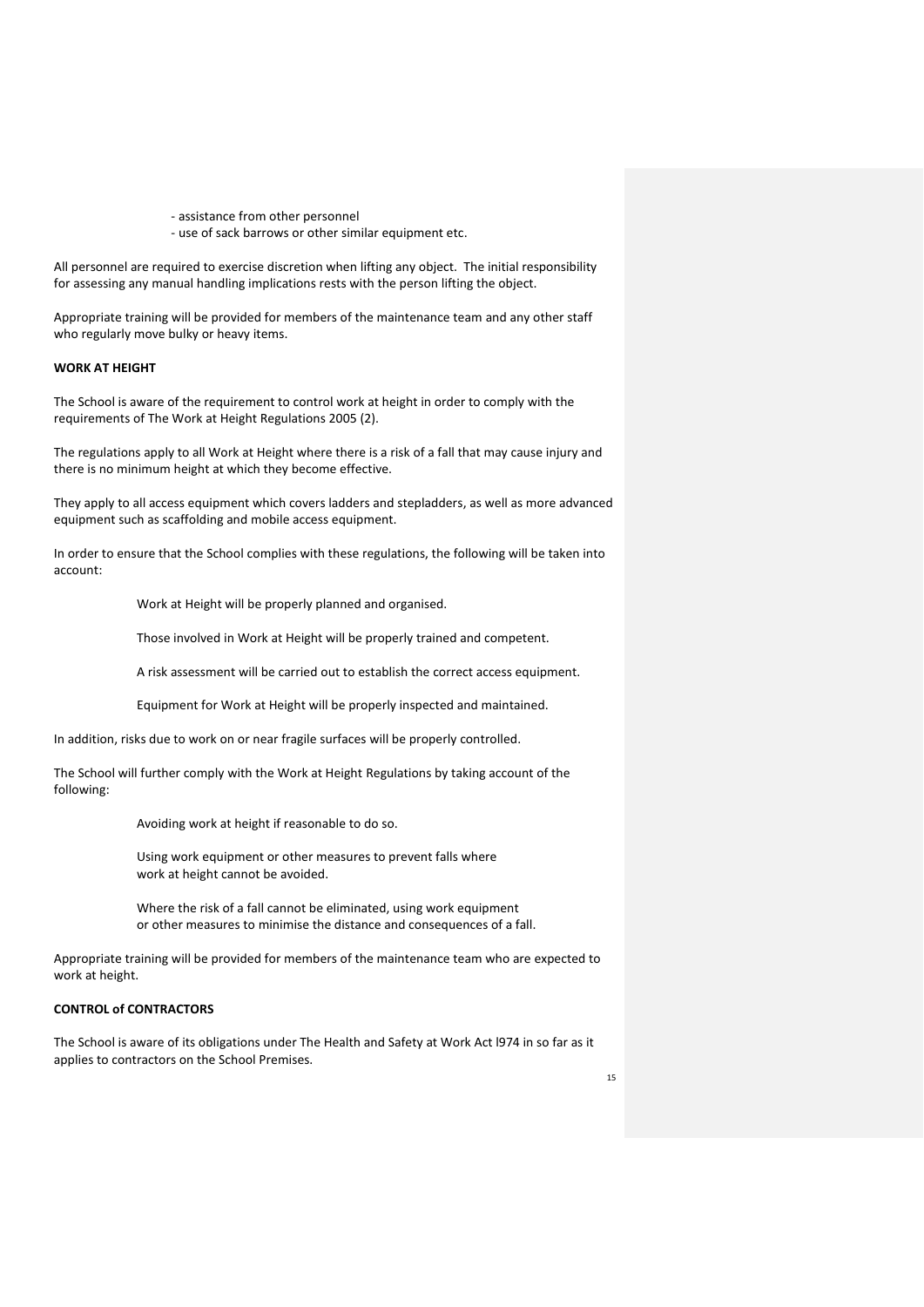In order to meet these obligations, he School exercises control over contractors in the following way:

1) IDENTIFICATION OF SUITABLE BIDDERS

The following items will be taken into account:

- a) Adequacy of Health and Safety Policy
- b) Control Structure
- c) Safe Systems of Work in Operation
- d) Training Standards

## 2) IDENTIFICATION OF HAZARDS IN THE SPECIFICATION

The Contractor will be required to demonstrate that these hazards have been adequately taken into account. Apart from normal site hazards the following will also be considered:

- a) Special hazards applicable e.g. Asbestos
- b) Safe access to/egress from the site
- c) Confined space entry
- d) Chemical storage
- e) Occupational health risks including noise
- 3) APPOINTMENT OF CONTRACTOR

Based upon the best bid, taking into account all factors

4) ACCEPTANCE BY CONTRACTOR OF SCHOOL SAFETY RULES FOR THE SITE

Full list of site rules available for contractors.

## 5) CONTROL OF CONTRACTOR ON SITE

- a) Nomination of person to co-ordinate all Health and Safety aspects
- b) Pre-commencement meeting to establish Contractor Liaison Person
- c) Arrangement of regular progress meetings
- d) Regular inspection of contractor's operations
- e) A hot work permit will be issued by the Bursar as and when required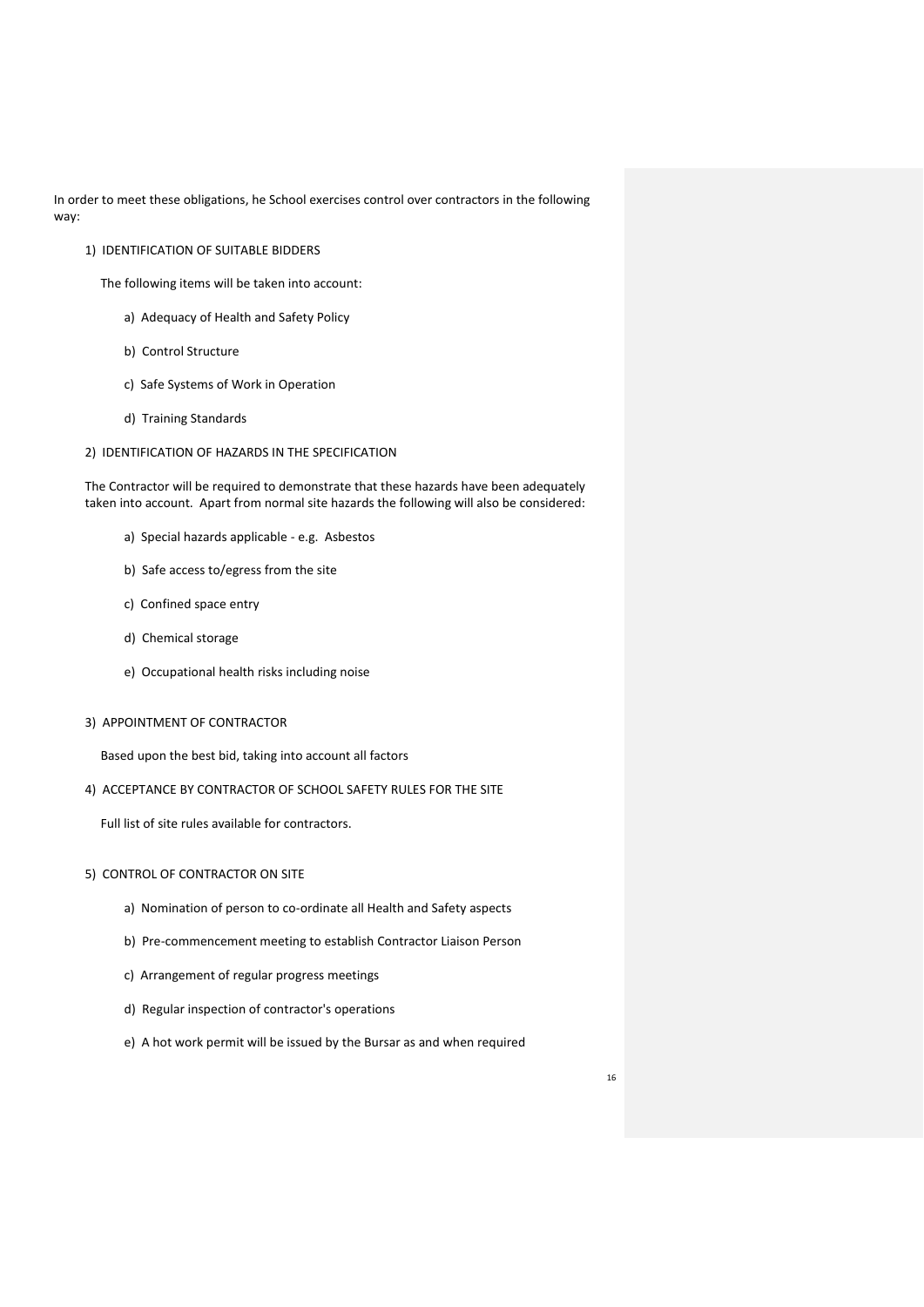- e) Participation in site Safety Committee where applicable
- f) Provision by contractor of Written Method Statements in advance - particularly where they apply to 2 a)
- g) Notification by contractor of all accidents etc.
- h) All machinery on site to have documentary evidence of Statutory Inspections and Driver/Operator Training - where applicable

Contractors will be required to undertake their work in line with The Construction (Design and Management) Regulations 2015.

## **CONSTRUCTION (DESIGN and MANAGEMENT) REGULATIONS 2015(CDM)**

The School is aware of its obligations under the CDM Regulations and where projects are such that they come under these regulations the School, as client, will carry out the following:

- a) The principal designer may be appointed as the CDM Coordinator.
- b) Ensure that the CDM Coordinator and Principal Contractor are competent and check their allocation of resources to Health and Safety.
- c) Ensure that an adequate Health and Safety Plan is in place before work commences.
- d) Pass on information about the land and/or premises to be developed.
- e) Ensure that the Health and Safety File, prepared on completion of the project by the CDM Coordinator, is kept available for those subsequently carrying out construction work.

In line with the Construction (Design and Management) Regulations 2015, the School may elect an agent to act on its behalf when projects involving these regulations apply.

On projects where the CDM Regulations do not apply, the School will exercise control over contractors as outlined in the section entitled Control of Contractors.

#### **RISK AND COMPLIANCE COMMITTEE**

The School has a Risk and Compliance Committee that meet termly and its purpose includes the following:-

- a) To promote Health and Safety throughout the School
- b) To consider and introduce additional Safety Rules that may be required from time to time
- c) To ensure that current Health and Safety legislation is being complied with
- d) To consider the causes of any accidents that have occurred and to establish methods and procedures to prevent any recurrence
- e) To carry out any inspection of the School that may be required